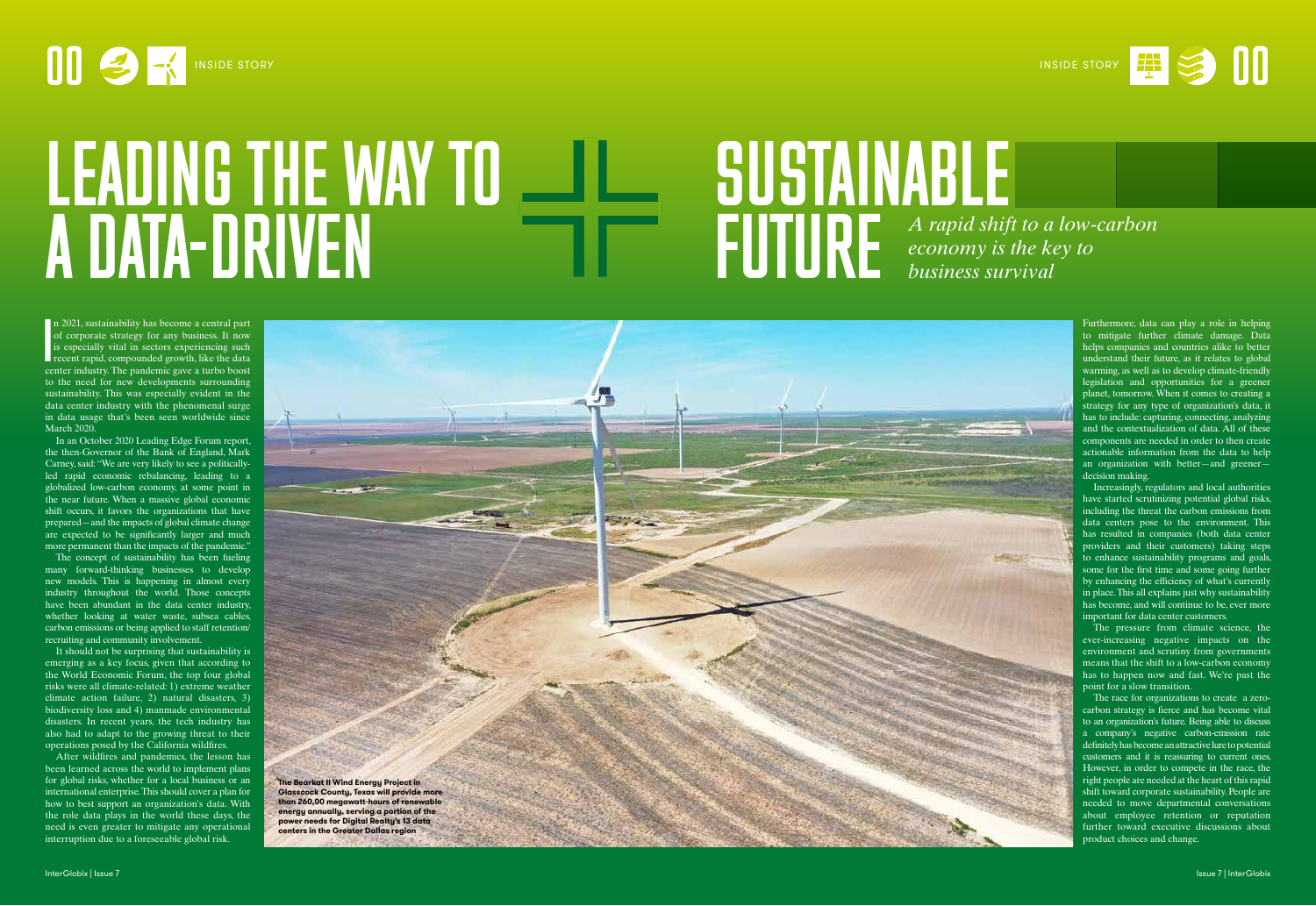Now headquartered in Austin, Texas, Digital Realty supports the data center, colocation and interconnection strategies of more than 4,000 firms via secure, network-rich data centers. Throughout North America, Europe, Latin America, Asia and Australia, clients include domestic and international companies of all sizes, ranging from cloud and information technology services, communications and social networking to financial services, manufacturing, energy, healthcare and consumer products. As of the end of 2020, Digital Realty's portfolio consisted of 291 data centers. Digital Realty leads the data center industry globally in sustainability and environmental performance. Both in 2020 and 2021, the company's stewardship was recognized by the U.S. Environmental Protection Agency (EPA) and the U.S. Department of Energy with the ENERGY STAR Partner of the Year Award. Digital Realty became the first—and still only—data center company to be honored, specifically for its focus on driving sustainable design and operations on PlatformDIGITAL® (first-of-its-kind global data center platform for scaling business transformation and the digital workplace).

# OD B RISIDE STORY NISIDE STORY **OR AN INSIDE STORY**

# DIGITAL REALTY & **SUSTAINABILITY**

Furthermore, 31 Digital Realty facilities, representing 70 percent of Digital Realty's US footprint by capacity, have received ENERGY STAR certification. Compared to industry-average data centers, Digital Realty's ENERGY STAR-certified facilities reduce emissions by 678,000 metric tons of CO2 per year and save 959,000 megawatt-hours (MWh) of energy, enough to power approximately 115,000 average US homes.

Digital Realty's sustainability accomplishments in 2020 that contributed to the award included setting a carbon reduction target with the Science-Based Targets Initiative (SBTi). During the pandemic, Digital Realty completed work towards reducing carbon emissions company-wide by 2030, in line with a 1.5-degree climate change scenario.



*Global goals evolving to fight climate change and the industry impacts*

Digital Realty CEO A. William Stein said: "Entire industries have been reshaped during the pandemic as the shift to a digital economy accelerated. For our part, we have sharpened our focus on consistently implementing best practices in sustainability to welcome a new era of connected global data communities."





Digital Realty's strategy maintains a deep focus on their renewable energy, energy efficiency and supply chain sustainability initiatives. Environmental, Social and Governance (ESG) practices are key to continuing to grow business and support customers, while minimizing impacts on the environment, especially considering that 90 percent of their top 20 customers have shared sustainability goals publicly.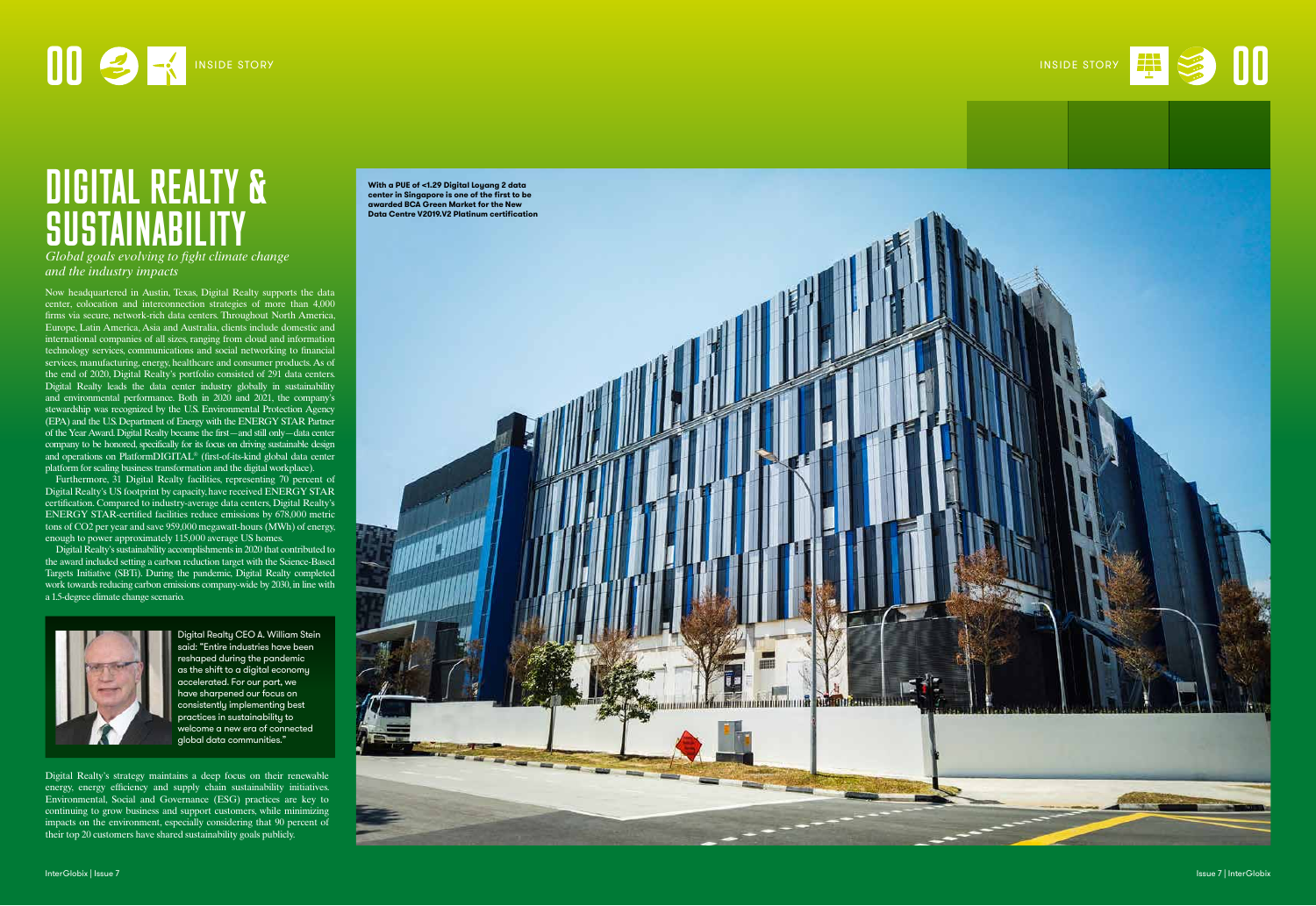*In the following section InterGlobix Magazine's Editor-in-Chief Jasmine Bedi interviews Digital Realty executives, Erich Sanchack, Aaron Binkley and Lex Coors. Look for in-depth talks on sustainability in the industry, government regulations, best practices, setting green goals and the actualities of achieving them.*

# DIGITAL REALTY'S STRATEGIC SUSTAINABILITY INITIATIVES

*Pathways to achieving green energy goals*

# **Extending the Reach of PlatformDIGITAL ®**

During the pandemic, Digital Realty continued to solve global coverage, capacity and connectivity needs for companies of all sizes through PlatformDIGITAL<sup>®</sup>—their fit-for-purpose global platform that simplifies access to data center and colocation capacity, and interconnection through a single data center provider, with tailored infrastructure deployments and controls. PlatformDIGITAL® provides customers a trusted foundation and proven Pervasive Datacenter Architecture (PDxTM) solution methodology for scaling digital business and efficiently managing data gravity challenges.

In April 2021 Digital Realty extended the reach of PlatformDIGITAL® with Digital Loyang II or SIN12 in Singapore, a multi-story, 50-megawatt that represents their largest data center yet in the country. This significant expansion to Digital Realty in Singapore will enable local and multinational enterprises to deploy critical infrastructure and scale their digital business at the heart of a connected data community on PlatformDIGITAL® .

CEO Stein said, "The opening of our third data center in Singapore is a major milestone on our PlatformDIGITAL® roadmap. It underscores our long-term commitment to support the digital economy there, by bringing our total committed investment to date in Singapore to more than US\$1 billion."

# **Expanding Renewable Energy Agreements**

Digital Realty recently announced renewable energy agreements to exponentially amplify their renewable energy capacity. In the Greater Dallas Metro Area, the partnerships are with Citigroup and with Pattern Energy's Phoenix Solar Project. The partnership with Citi will supply more than 260,000 megawatt-hours annually of clean, renewable energy annually, which represents 55 percent of the wind generation project output being developed by Bearkat Wind Energy II, LLC. The energy provided through the 162MW project will serve approximately 30 percent of the company's power needs of its 13 data centers in this market.

Digital Realty now will source solar power for their Dallas-area data centers from Pattern Energy's 82.5MW solar plant located in Fannin County, TX. Up to 310,000 solar panels at the Phoenix Solar Project provide around 85MW of renewable energy. Special attention has been paid to sustainability. All personnel will receive Environmental Awareness Training, plus a Critical Issues Analysis and Biological Resource Assessment were performed for the project site, which indicated no critical habitat for threatened or endangered species. With these two projects, soon Digital Realty's entire Greater Dallas portfolio will be powered by 70 percent renewable energy.

Additionally, Digital Realty now has agreement to source solar power for a portion of its Northern Virginia portfolio from ENGIE North America, as well as a utility green tariff with Portland General Electric (PGE) to supply renewable power to its Oregon data center development project. Together these will add 227,000 megawatt hours of new clean energy to Digital Realty's regional electric grids, enough electricity to meet the needs of 27,900 homes for a year.

# **Bringing Solar Power to Africa**

iColo, a Digital Realty Company, also recently introduced solar power for its operations in Kenya. Kenya's energy grid is 90 percent renewable, one of the most renewable grids in the world.

iColo implemented the Hybrid Solar System in Kenya, at their Nairobi and Mombasa data centres. The 400kW Solar Systems at NBO1 and MBA1 will support part of the power needs of each data center, which can deliver 825kW and 675kW of customer power (ITLoad) respectively. These installations are equivalent to planting 100 trees per week and reduces the data centers' CO2 emissions by 3,200 Kgs per week.

CEO of icolo.io. Ranjith Cherickel said: "One of our greatest natural resources in Africa is the sun and our investment in solar is a strategic part of our global vision to fight climate change as we continue to scale our business."

## **Cooling Rivers in France**

Interxion France, a Digital Realty Company, announced in 2020 that it had achieved carbon neutrality and would maintain this commitment through 2030, becoming the first major French colocation data center operator to achieve this. Advancing its carbon neutral objectives, the company implemented a river cooling project for its two data centers in Marseille, which uses water from an old industrial facility for 99 percent of their cooling needs.

This renewable energy solution avoids the use of chillers, limiting data center energy consumption and carbon emissions. The river cooling project is expected to save 18,400MWh of energy and 795 tons of CO2 per year at full capacity. This is 30X more energy efficient than a traditional cooling solution, making Interxion's data centers in Marseille among the most efficient in France.

River cooling results in no potable water withdrawals, does not require chemical treatment of the water and protects local biodiversity. Additionally, the heat generated by the data centers will be fed into the urban heating network of some Marseille neighborhoods, supporting the needs of up to 5.4 million square feet of residential and commercial buildings.







**The roof of Interxion, a Digital Realty Company's Marseille data center campus where chilled water is piped in via the river cooling project**



**NH** 



**The Digital Realty Hillsboro PDX11 data center in Oregon features EV charging and 100 percent renewable energy through participation in Portland General Electric's Future Green Impact program**

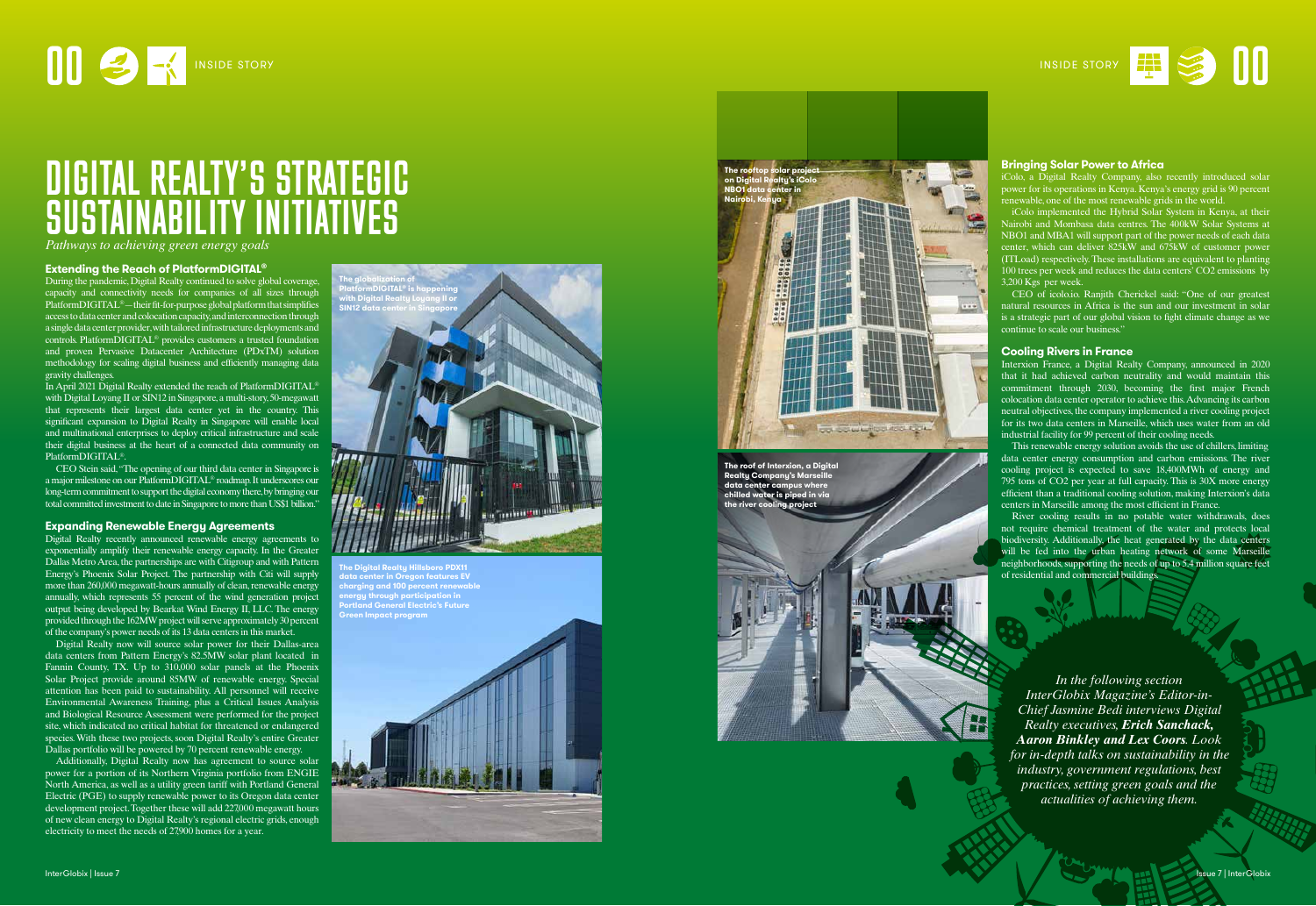## **Data Centers globally consumed around 1 percent of the** end of 2021, made possible via the two renewable energy contracts world's electricity in 2010 and around 3 percent in 2018. This that we announced last year. Our agreement with Citi will provide **is expected to grow to around 13 percent by 2030. What** over 260,000+MWh of renewable energy annually, representing **concerns does this present to our industry? What do you**  55 percent (89MW) of the wind generation project output being **think are the steps that can be taken to alleviate those?**

centers. Businesses of all types, but especially in the data center industry, need to modernize their infrastructure to support a larger performance, without increasing—and hopefully negating— in 2020, enough to power 415,000 US homes annually. electricity consumption by being as efficient as possible. As data centers continue to grow, we are seeing energy use grow at a much **As the largest global provider of cloud-and carrier-neutral**  slower pace. The in-house data centers have been displaced by outsourced third-party data centers and cloud providers who run **with your customers', being achieved?** much more efficiently than the in-house data centers.

# **Data centers have become some of the largest consumers of** reporting performance for all properties. **make clean energy more available and affordable?**

We are one of the largest buyer of renewable energy among data center providers and have certified more green buildings than any other data center provider. Our scale enables us to buy costcompetitive renewable energy at utility scale, which is making more clean energy available to more and more of our customers. We doubled Green Power use between 2019 and 2020.

We have as very advanced strategy and roadmap that allows us to lead the change, as opposed to being reactionary to it. In 2020, our Operations team performed energy audits on 23 percent of our global managed portfolio by square feet, targeting projects at properties that would deliver significant efficiency and cost savings. Implemented projects resulted in an estimated 21,800MWh and \$2.4 million in energy efficiency savings, equivalent to the electricity needs of 2,500 homes for one year. We have exceeded our 2020 Power Usage Effectiveness to be the recognized leader in global data center solutions: (PUE) improvement targets, achieving 11 percent improvement.

When it comes to sustainability, there's nothing that's off the table for us. We recognize that operating and expanding our business consumes resources, such as energy, water and raw materials. We acknowledge our responsibility to deliver solutions that improve on our environmental effects. We want to lead the global data center industry in sustainable environmental performance, and I believe that we are doing just that.

The digital economy and its fundamental growth is driven by data term power purchase agreement sources 65MW of solar power from growing number of users, clouds, data gravity demands and network million metric tons of CO2 equivalent emissions (MtCO2e) avoided developed by Bearkat Wind Energy II, LLC. And our new long-Pattern Energy's Phoenix Solar Project located in Fannin County, Texas. Our overall renewable energy efforts have resulted in 2.3

**renewable energy. How will large providers' green strategies (C)** Starting to enable clients to procure clean, renewable energy for data center operations, with a long-term target of availability to all clients.

> $\bigcirc$  Refining design, construction and operational standards, in order to reduce the environmental footprint of facilities, with the goal of continuously reducing energy and resource consumption.

We utilize 100 percent clean power in Europe, with 50 percent renewable power supply globally. By 2018, we were the largest participant in the US DoE's Better Buildings Challenge, and we exceeded our 20 percent energy efficiency target ahead of schedule. As an example, if you look at our Greater Dallas portfolio, it will be powered by approximately 70 percent renewable energy by the in our sustainability programs.

# **data centers, how do you see your sustainability goals, along**

These are just a few of our actions undertaken as part of our efforts

with more than 1,200 companies from other industries, we joined the Science-Based Target Initiative (SBTi), and set an aggressive carbon emissions time-bound goal, in line with climate science. The prescribed set of sustainability goals means to steer the company toward cutting carbon emissions by 2030, reducing levels required to keep global warming below 1.5°C, from preindustrial levels.

 Measuring and reporting key metrics related to energy, water and carbon for the global portfolio, with the long-term goal of regularly

 Certifying buildings in our portfolio in accordance with recognized certification systems, with a long-term goal of receiving certifications for all new properties.

With our adoption and expansion of wind and solar resources on the rise, we still want to go further to provide better access to renewable energy to our customers. We are planning deployment of new technologies in the coming year that will drive further efficiencies



# **1989 - CONSIDE STORY** INSIDE STORY **DESTAL AND ARRANGEMENT OF A REAL PROPERTY AND INSIDE STORY**

# ERICH SANCHACK **Executive Vice President, Operations, Digital Realty**

*In his role at Digital Realty, Erich Sanchack is responsible for global portfolio operations and construction, cybersecurity and government relations, as well as supply chain operations. Throughout his career, Sanchack has had extensive experience in operational and business development roles in the technology and telecommunications industries, including building and operating data centers, and has held executive positions at firms like Lockheed Martin and CenturyLink Federal Solutions. A former Captain in the US Marine Corps, Sanchack served in Finance & Operations and completed multiple overseas deployments. Currently sitting on multiple board of directors, he has been repeatedly recognized for his efforts to drive technology innovation and positive community impact.*

### **Earlier this year Digital Realty became the first data center company to become a member of the WaterReuse Association. What is the strategic importance behind these moves, especially how have they impacted WUE?** We wanted to network with businesses and other entities that use recycled water for the purpose of optimizing Water Usage Effectiveness (WUE). We were the first data center operator to join the WateReuse Association's Recycled Water User Network. It was important for us to join with organizations whose water-conservation goals aligned with our own. At Digital Realty, we stand upon our past success of delivering tangible, recorded water conservation results, while looking to the future to continue to work to protect and conserve our planet's limited water resources. Our membership includes a designation that recognizes our achievements as a steward of water resources in the local community.

# **emissions by 2030?**



Our global water strategy addresses the strategic role that water plays in Digital Realty's operations by identifying regions where water investigating how to transform the way it does business in a number quality and scarcity pose a risk to reliable data center operation, and of ways. The science-based target for us is really business-wide, in creating a pipeline of projects and opportunities to advance our role in water conservation. Our standard cooling system design doesn't use water for cooling, so we reduce stress on local freshwater resources. **What was the importance behind Digital Realty signing up with UN-backed Science-Based Targets Initiatives (SBTi), as well as its relevance toward the company cutting carbon**  We value information sharing and partnerships and have a particular relationship with government bodies. In 2020, along By following the goals set by the SBTi, Digital Realty will be not just renewable energy sourcing. It's talking to our suppliers and working with them to bring products to us that have a lower embodied carbon footprint into our new data center designs and our retrofits. It includes fuel use such as natural gas and diesel and considers our business operations. Our collaboration with the SBTi has already built on the work done in the decade prior by Digital Realty to improve the environmental performance of its operations. These have included renewable energy purchase agreements, investments in improving the energy efficiency of our global data centers and greenification of architecture for our facilities.

As the first data center operator of our size and global reach to join the SBTi, we have committed to reducing our Scope 1 and 2 emissions (direct and indirect company emissions) by area by 68 percent and Scope 3 emissions (indirect emissions in our value chain) by area by 24 percent by 2030. Achieving these goals will expand our focus on renewable and clean energy initiatives and low-carbon development and supply chain sustainability.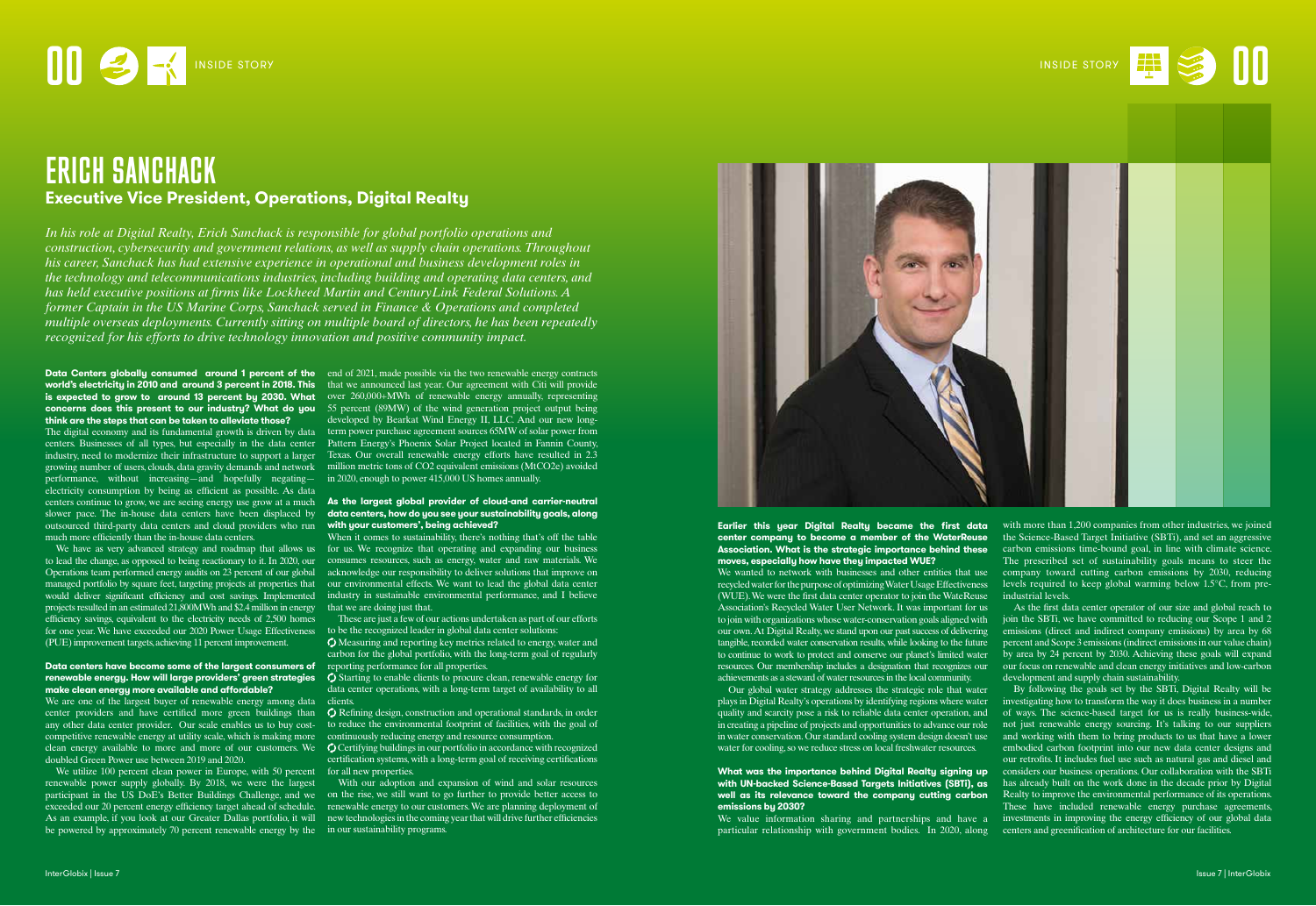### Digital Realty hasset many goals with regard toclean energy and initiatives that we have underway that really demonstrates where **greener initiatives overall. As a company operating worldwide,**  we are in this journey with our customers and with the industry in a **how do you go about creating a Sustainability roadmap to best**  collaborative way. **handle the industry's challenges on a global level?**

roadmap cover: a) empowering employees and clients to improve resource efficiency in areas such as energy, water, waste and carbon; b) providing data center solutions that deliver industry-leading energy productivity and resource efficiency, plus increase client value and lower cost of ownership; and, c) communicating our performance regularly and transparently with stakeholders.

In conjunction with a UN program, we set a science-based target to reduce our global carbon footprint by 68 percent by 2030 (compared to our 2018 baseline). That's really driving us on a goforward basis to have a company-wide, top-to-bottom approach and commitment to reduce our business' footprint. We work closely and collaboratively with our customers and partners to ensure that both **providers to the investment community?** or solution, it could be working with a customer to improve energy efficiency in a multi-tenant data center or other initiatives that fit into those categories. You will be seeing a long-term focus from us on all of the elements that we need to bring significant change in reductions to our carbon footprint.

and various business units the flexibility they need to customize the visibility on our ESG metrics. solutions and programs in order to execute against those goals. We work with our regional teams very closely and we coordinate with a number of business units and functional areas to ensure their efforts around energy efficiency, water conservation, renewable energy and carbon emissions reduction. And, we've been focusing on renewable energy sourcing, which my team leads in partnership with our energy supply chain team.

### When it comes to Digital Realty in general, parts of our sustainability **Can you talk about the importance of digitalizing your ESG data? What implications has it had on your overall Sustainability Program?**

We think about Sustainability holistically from an environmental, sustainability roadmap. I see the need for ESG data to be expanding social and governance (ESG) standpoint. We recognize that there significantly. The expectations for accurate and transparent data are are variations both regionally and globally, and that we can't have a becoming much more front and center, and that is essential to having one-size-fits-all solution. We try to set the tone from the top, in terms an effective and credible program. Accurately measuring ESG data of global commitments, goals and roadmap. We give the regions is key to the proper management of it, and we continue to have good One of the things that sometimes arises as a challenge is trying to do everything, green energy programs, volunteering, et. al. To really be successful, companies need to focus and prioritize. By looking at our ESG data, we are able to prioritize focus areas and better shape our

their sustainability goals and ours are achieved. This could entail It is important to make sure the investment community understands working directly with a customer on a renewable energy project some of the unique features of the data center industry such as these facilities being 24x7 highly resilient facilities. Data centers are big buildings and are essential to the digital economy and that these facilities can be sustainable and green. The general initial perception among the non-data center industry stakeholders is that data centers are big buildings that can't be energy efficient and sustainable. The reality is that data centers not only can be very sustainable, but also be actual leaders in sustainability.

Finally, in this journey it is very important how we communicate our progress, especially being transparent about it with our customers and the outside world. We issue a yearly comprehensive ESG report, extensive additional communications around the sustainability and the solutions that are aligned with sustainability goals enable

My team coordinates the ESG reporting and supports green bond issuances from the sustainability perspective, and we handle most of the customer and investor-facing sustainability and ESG dialogue taking place. Digitizing our ESG data has helped us improve our data quality and completeness, which underpins everything that we do as a team. We were able to combine our existing data with data from Interxion as we put together global targets. Having good data, as a result of digitizing it, has enabled us to set achievable global goals and set our roadmap for the future including science-based targets combining both assets globally with Interxion's in Europe.

# **How important are the sustainability practices of data centers**

Green construction combined with the technologies, the systems



# AARON BINKLEY **Senior Director of Sustainability, Digital Realty**

*As the Senior Director of Sustainability for Digital Realty, Aaron Binkley participates in sustainability matters for industry groups such as NAREIT and the US Green Building Council. His focus areas have been in energy conservation, renewable energy, sustainable construction and corporate responsibility reporting. Additionally, Binkley is a registered architect, with an MS from MIT in Real Estate Development, a LEED™ Accredited Professional and has written widely about sustainability in real estate. We sat down with Binkley, an expert on sustainability topics, to cover his thoughts on clean-energy initiates in the data center industry, implementing programs based on environmental, social and governance (ESG) data and what it takes to attract investors.*

> us to build and operate our data centers just as sustainably as an office building or any other asset class. Data centers are, in fact, driving a more sustainable future. Data centers can operate, be built and powered in a sustainable manner. Being able to bring that to the investment community broadly, and to socially responsible investors, is another benefit that we've seen throughout the years. We are currently operating on 50 percent renewable energy across our global portfolio.

> Green bonds allow us to tell our story and to show that data centers can be responsible and reduce their impact on the environment. We started this initiative in 2015 with our first green bond and were the first data center company to issue a green bond. We have issued eight green bonds since then. We are currently the largest issuer of green bonds in the REIT industry. This demonstrates that we have a commitment to raise debt that will fund the growth of our business, and we are committing to doing that in a sustainable manner with a direct and open dialogue with the investment community.

### **How has Digital Realty handled the recent surge in the data during the pandemic and its implications to sustainability?**

The pandemic has made clear how dependent society has become on data centers and digital infrastructure. Many industries and economies were largely shut while data traffic and energy use

have been reaching new and all-time peaks. From the onset of the pandemic we have been actively working with our teams, partners and customers. We have pandemic response plans and have conducted pandemic preparedness drills across the organization.

Our facilities are very resilient and have performed as expected, without any interruptions. We noticed that some of our customers' energy utilization increased, while others did not. We did see an overall increase in energy consumption across our footprint globally, and we were able to reduce our carbon footprint. We were prepared to handle the increased loads in a very energy-efficient manner, ahead of our science-based targets. We did see a slight reduction in water consumption driven primarily by lower staffing levels at the site.

To best handle the industry growth, we have expanded operations, both organically and through acquisitions of companies that align with our goals, like the merger with European colocation provider Interxion. By May 2020, this growth had contributed to our firm's energy footprint, which nearly doubled in just a few years, while the volume of carbon emissions generated by our operations had declined by 15 percent. In addition to our recent influx of data centers going into Northern Virginia, new, or acquired data centers are being put in place worldwide. We place a high priority on sourcing net-new renewable energy as we expand our portfolio, and each market has its own unique pathway to identifying and realizing impactful and cost-effective renewable solutions.

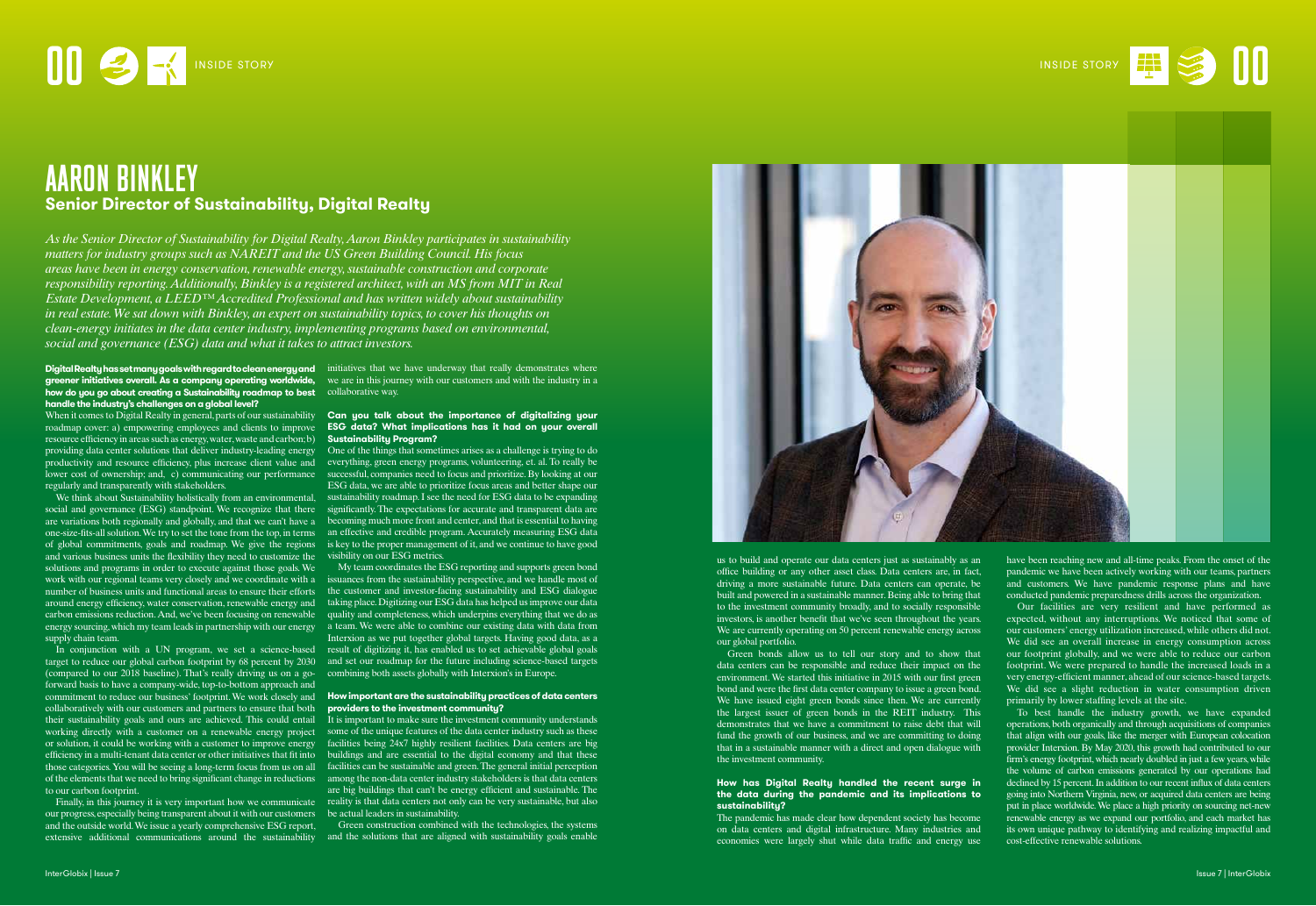# LEX COORS **Chief Data Center Technology and Engineering Officer of Interxion: A Digital Realty Company**

*We talk with the Chief Data CenterTechnology and Engineering Officer at Interxion: A Digital Realty Company, Lex Coors about ideas on the big diesel generator debate, Europe's data center sustainability aspirations and more.Throughout his 30-year career, Coors has built exceptionally strong credentials in the design of versatile, cost-effective and energy-efficient data center infrastructures. He pioneered several new approaches to design and management, like the first modular approach to data center architecture or improving the power-ratio efficiency between server load and transformer load. Coors is a visiting professor at the University of East London and the Chair of the EUDCA Policy committee. He serves as a Board member of the Climate Neutral Data Center Pact.*

### **How has Interxion driven sustainable approaches to renewable** Europe carbon neutral by 2030. This is a self-regulatory initiative **energy and sustainable DC design throughout Europe, the**  following the adoption of the European Green Deal. Through the **Middle East and Africa (EMEA)?**

Visionary designs for data centers and using sustainable, efficient energy  $\mathcal Q$  Improve energy efficiency with measurable targets sources are sometimes sacrificed to keep construction costs low. At Digital Realty, we have set the bar very high for energy efficient designs, with zero (or very low) use of water for adiabatic cooling purposes and the procurement of 100 percent renewable energy. We have made our Corporate Social Responsibility (CSR) values a top priority. Whilst this may result in higher initial data center construction costs, we benefit into the industry via our engagement with the European Data Centre **and greener?** Climate Neutral Data Centre Pact.

in 2007. Back then, Interxion was the only participating carrier neutral data center provider to engage. Subsequently, Uptime Institute established itself as one of the leading, unbiased sources of information on Best Practices for data center design, construction and management. It has handled the creation and administration of the Tier Standards and Certifications for Data Center Design.

# from lower operating costs and energy usage long term, which generates **various organizations, how do you see government and new /** a significantly lower total ownership cost. These strong CSR values feed **updated regulations pushing the industry to become cleaner With your close involvement with the EU and advisory role to**

Currently, 100 percent of our energy in EMEA is procured from renewable sources. We've pioneered energy-saving designs and harnessed any available resources, like arctic winds, underground aquifers and the Baltic Sea, to reduce our carbon footprint. Constantly innovating to for energy efficiency or cutting carbon emissions and waste.

> When reducing our carbon footprint, we see the benefit of phasing out diesel generators, scrapping them and replacing them with new technology like hydrogen. However, the availability of a truly green hydrogen supply is some years off, so we need interim solutions.

# **Since the merger with Digital Realty, the company further increased efforts to drive the sustainability across the EU through leadership on the EUDCA and Climate Neutral Data Center Pact. Can you outline your role and next steps for the industry?**

Association (EUDCA) and the development and launch of their The EU is going to be asking for more data, on top of what already is Addressing the increasing reliance on IT and network Centers initiative. We will have to start reporting on square meter infrastructure, the Uptime Institute formed their EMEA Network usage, energy consumptions, capacities and other metrics. The EU reported to the EU Code of Conduct for Energy Efficiency in Data wants to better understand this industry. What is it? How quickly is it growing?

EU Climate Neutral Data Centre Pact, we aim to:

 $\bullet$  Procure 100 percent carbon-free energy

 $\overline{Q}$  Measure and set ambitious water conservation targets

 $\bigcirc$  Reuse, repair and recycle servers and other electrical equipment **C** Look for ways to reuse waste heat.

improve how we design and operate our data centers means new ways their own hydrogen plants, because that doesn't make sense now, due With the self-regulatory framework of the Climate Neutral Data Center Pact, we have an agreement with the EU and cloud providers to come up with a plan. We have five pillars for that: energy efficiency, carbon free energy, water conservation, recycling of equipment and materials, and reuse of waste heat. The EU is not asking the data center sector to run on hydrogen. The EU is talking about the 2050 roadmap, and considering hydrogen as a means of storage and starting to offload coal power plants. They're not asking the data center industry to have to the absence of a green hydrogen supply chain, and also the perceived risk of storing large volumes of hydrogen in communities.

# As opposed to running sites on diesel generators under test **In addition to your role at Interxion, you're a visiting professor** conditions, I'd prefer buying clean energy off the grid. This supports **at the University of East London, working on the sustainability**  the development of additional wind and solar plants. Meanwhile, **and energy challenges for data centers. What are key focus**

I'm the Chair of the Policy Committee of the EUDCA. We communicate twice a year with EU ministers and regularly receive questions on data centers issues, like battery energy storage, hydrogen and many others. To date, this communication has been well received, and consultations have gathered pace. We are committed to achieving the sustainability goals outlined by the EU to make data centers in we lose the grid. However, on discussion with the diesel generator

### **You recently outlined thoughts for reducing the use of diesel in your operations. What innovations are on the horizon to reduce DLR's carbon footprint, working toward ESG goals?**

One potential solution was using diesel generators only when

vendors, it was clear that we had to start the diesel engines for testing Finally, improving the reliability of the grid is another way to reduce the purposes. When I reached out to our manufacturer, who also works need for back-up power solutions. In Europe we're building substations with Mitsubishi, saying that we only want to start these generators (100kv/200kv) integrated into the mesh of the super grid, thereby when we lose the grid, I was told that's not possible. Looking for a improving the reliability of the grid supply to the data centers. If you do solution, we compared it to a Mitsubishi engine, thinking through not need to start the diesel engines for your generators, you can run all the possible innovations. Our manufacturing partner, Kohler and time on the and buy green energy directly from the utility provider. Engine Cummins, indicated their willingness to work with us and we hope to run-free maintenance is a solution, for now. find a solution in the future.

we can take the time to build a new hydrogen transport network, as **areas being tackled?**  of large-scale hydrogen storage to overcome. I think the acceptance gap on fuel cells has been closed. Dean Nelson has led the way on out how to get the hydrogen there. It's a supply chain issue. The on diesel generation that we looked at include large scale battery counterproductive. gravity-based energy storage solutions.

fuel cells need very clean hydrogen. Although, there is the problem When we started in this industry, we didn't know which way it would this with his data center in Utah for eBay a few years back. Imagine sustainability for data centers. An important element of this is how to you have a 20- or 40-megawatt data center at some location, yet engage with and educate key stakeholders, such as government policy you don't have a hydrogen grid nearby. So, you have to figure developers, both at country and EU level. We all know that policies other innovative energy storage solutions to help reduce reliance negative and unintended consequences and turn out to be highly go. Now, we are creating a whole new world. As part of my work at the University of East London, we investigate issues around holistic developed by stakeholders with insufficient knowledge can lead to

energy storage, liquid and compressed air energy storage and even Whilst some of these will turn out to have legs, we still have their place. As an industry supported by appropriate academic resources, generators that consume diesel fuel. One immediate solution, which we can work more effectively with governments to ensure that the right is currently in trials, is the adoption of HVO fuels across our generator technologies are identified, and their adoption incentivized. All stakeholders fleet. This would significantly reduce our environmental impact from must understand that sustainability requires an evolution in technology, diesel emissions. An example would be a knee-jerk reaction to generators, outlawing use across the industry, before alternative technology even develops to take which needs support from the government down through the industry.

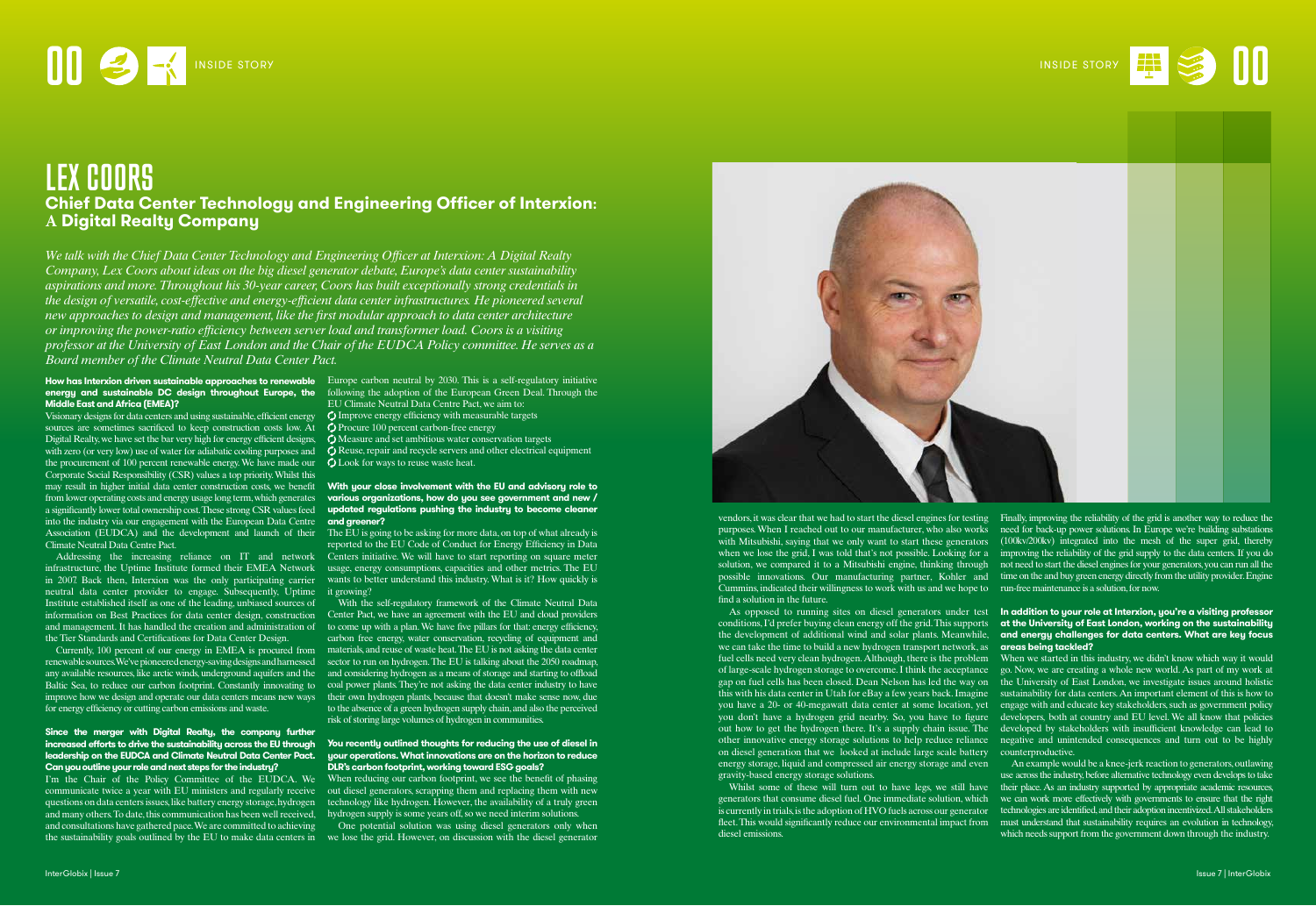# **00 B 1** INSIDE STORY **1991**

*In this section, three Digital Realty partners, Schneider Electric, WaterReuse Association and CoolestDC share the trend of current projects toward green societal requirements, turning companies into good citizens, always.*



# **What was the strategy behind the partnership with Digital Realty and Schneider Electric?**

We have some big challenges in our industry that are forcing a change in how our ecosystem functions. To support its colocation and expansion goals, Digital Realty has been proactive in taking the lead in the industry and engaging with Schneider Electric to leverage our expertise and solutions. For example, Schneider Electric helped customize an EcoStruxure solution to unify, monitor, and control their facilities, from anywhere in the world, at any time. Our innovative EcoStruxure platform provides the reliability, scale, and visibility that was demanded. We also installed what we call EcoStruxure Pod Data Centers, our integrated rack systems, which provided the flexibility Digital Realty requires to fit customers' varied configurations with reduced installation times and faster deployment.

When it comes to sustainability, I believe the industry needs to do a much better job on metrics. For example, while PUE is not perfect, it



Digital Realty's VP of Supply Chain and Procurement, Brent Shinall shared, "In order for us to achieve global consistency, we need a partner that can provide software, products and services consistently, on a global level. Schneider Electric is definitely a partner providing innovative and value-adding solutions for our infrastructure needs."

## **What are the priorities for Schneider Electric regarding sustainability? In your opinion, what role will a partner like Digital Realty play in meeting those goals?**

**How do we get clear benchmarks when it comes to** certification of seagrass conservation and preservation measures as part our partnership on the Calanques National Park Seagrass project pilot. The purpose of this project is to establish the first methodology for the of the Low-carbon certification project in France.

## emissions are pointing us in the right direction and Schneider Electric is **Why do you think the need for decarbonization is so timesensitive? Are organizations around the world doing enough in closing the gap?**

drove activity and changed the dynamic within the industry. In the last sustainability—using data to get real results. We align and support them decade, our models show that on the whole we have reduced energy in these efforts. Digital Realty works hand in hand with Schneider's waste by around 80 percent, and PUE has played a pivotal role in research and development teams to optimize energy-efficient equipment, driving this improvement. But we're now reaching the limit of what is such as cooling infrastructure and power supply, and develop software possible on the facility side in terms of efficiency. Data centers have been to track performance metrics. In addition to data center design, our focused on electrical efficiency and it's important but it's only one part of companies have collaborated on broader sustainability initiatives like sustainability and we need the metrics to help drive the activity.

# **sustainability?**

SCHNEIDER ELECTRIC KEVIN BROWN**SVP, EcoStruxure Solutions, Secure Power Division**

> Some people believe the EPA's three Scopes for Green House Gas offering new sustainability services. We are in a good position to do that based on our experience in sustainability, which has been a company focus for the past 15 years. We were just named the most sustainable company sustainability, providing energy efficient hardware and leading the digital transformation to more sustainable and efficient data center.

on the Global 100 index. It is our mission to be our customers' partner for and simply put, we need to do more. I look at sustainability in data As for Digital Realty, it is leading the way toward greater expecting it. All of this is driving the C-Level to look at sustainability as Organizations around the world are not doing enough to close the gap centers as a complicated, long-term challenge. It's clearly a business issue. Customers are demanding it, and legislation may require it. Investors are part of future success. And our industry is in a great position to meet this challenge through our innovation. As I mentioned, we reduced energy

waste by 80 percent, so I am optimistic about this challenge and the future. We need to do it, our customers need to do it, and we all recognize that we must work together in new and different ways to accomplish it. Our sustainability consulting services continue to attract more and more customers in need of climate change and supply chain decarbonization advisory services and digital solutions to accelerate their own transformation. Since 2018, Schneider Electric has helped confirmed by the Science-Based Target Initiative  $\alpha$  cur customers save and avoid 302 million tons of CO2 emissions. This is all part of our larger mission at Schneider Electric because we believe access to energy and digital is a basic human right. In 2020, Digital Realty committed to reducing its Scope 1 and 2 emissions (direct and indirect) by 68 percent in more than 290 of the data centers they operate in 24 countries. This is in line with a 1.5-degree climate change scenario for reduced carbon emissions by 2030.

*Schneider Electric's purpose is to empower all to make the most of our energy and resources, bridging progress and sustainability for all. The company provides endpoint to cloud integration that connects products, controls, software and services. They enable lifecycle solutions, from design and build to operate and maintain phases through a digital twin. Then, they deliver capabilities to transform from site-to-site to an integrated company management. Schneider Electric's Senior Vice President of EcoStruxure Solutions, Secure Power Division shares about their partnership with Digital Realty. His team is responsible for consulting with Cloud Service Provider, Commercial/ Government end users & agencies for their data center physical infrastructure needs. Brown is responsible for the Data Center Infrastructure Management (DCIM) and IT infrastructure management software business, which provides customers insight into the resiliency and availability of their infrastructure. He also serves as head of the Energy Management Technology Research Center, which researches market trends and creates content that helps customers make smart and pragmatic business and technology decisions.*

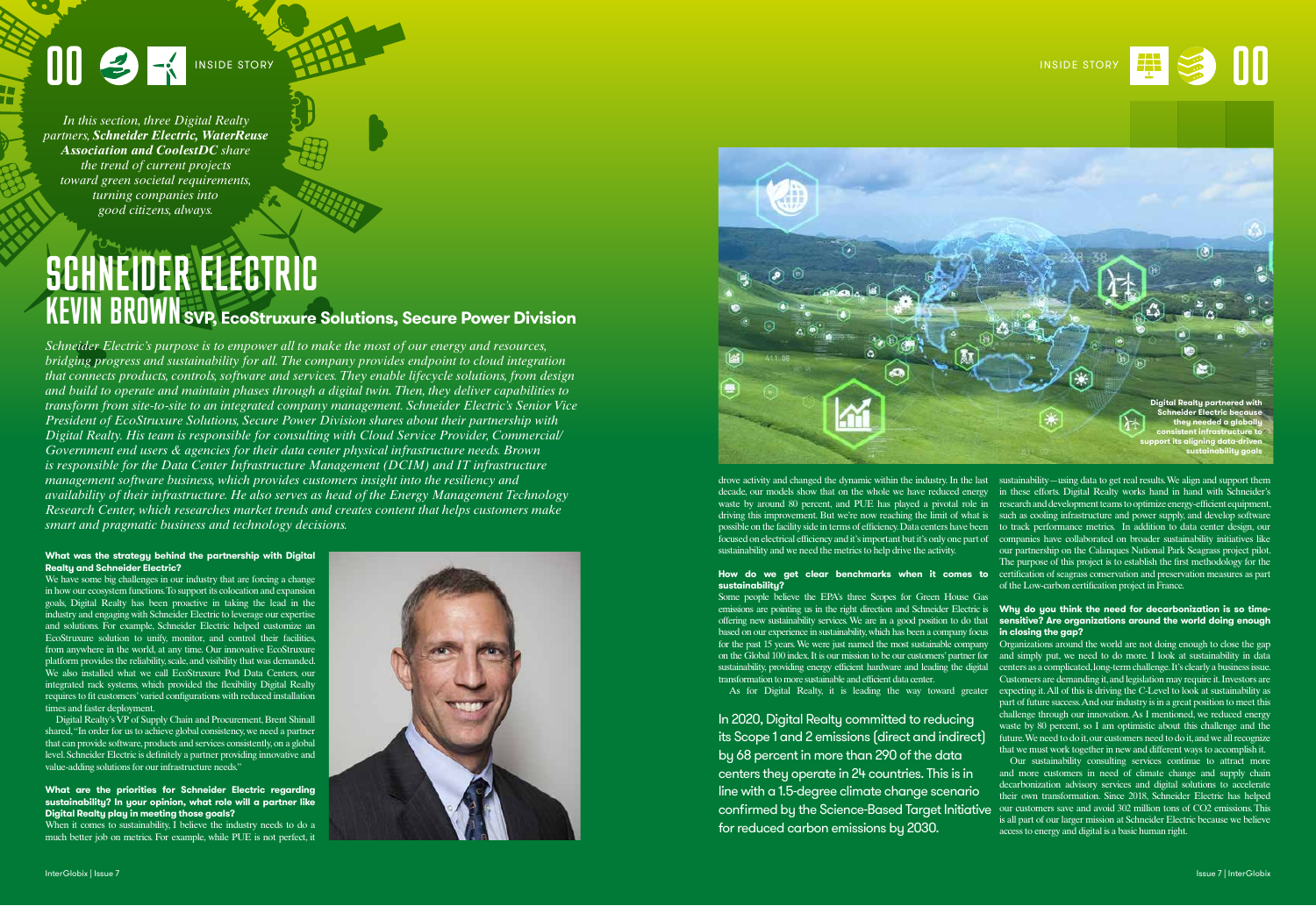

## **As the only trade association dedicated to advancing all aspects of recycled water, how do you make progress happen?**

The WateReuse Association represents a vast community of water reuse thought leaders, scientists and practitioners that share best practices and form a unified voice for advocacy on policies that support water reuse. Our membership includes nearly 250 utilities that incorporate water recycling into their water management strategies to ensure a resilient water supply for over 70 million people in US. We now have members in several other countries as well.

We engage our members and leverage relationships with other stakeholders to build support for laws, policy and funding that facilitate more widespread adoption of water recycling. We also develop tools and resources to educate water professionals, businesses that use water in their operations, and the public on the value of recycled water. Today's technology allows us to treat any source of water to a quality sufficient for any end use, including drinking, irrigation, industrial processes, groundwater replenishment, and environmental restoration.

Our Association worked closely with specific congressional champions to secure this funding.

## **With time spent working with government entities, what are the latest developments in water recycling to be aware of for anyone interested in water recycling, specifically in the data center industry?**

In August 2021, the U.S. Senate passed bipartisan infrastructure legislation, the Infrastructure and Jobs Act, which will invest \$1 billion in five years in water recycling programs for the Western United States. Of that, \$550 million will go to the Title XVI Water Reclamation and Reuse grants program, with \$450 million available through a new grant program for large-scale water recycling projects.

This is an historic investment in water recycling, compared to the roughly \$65 million per year appropriated to Bureau of Reclamation water reuse programs previously.

This new legislation also contains a second WateReuse priority the creation of a federal Interagency Working Group on Water Reuse, which we developed the proposal for, ushered through earlier legislation and into the bipartisan package. The Group will break



Their moves have been strategic in the water sector to advance and extend the company's role in the data center industry. Digital Realty also announced an agreement with Nalco Water in 2019, a global leader in water management technologies, which increased company efforts to optimize water use through reduction, reuse and recycle projects.

down silos, leverage resources throughout the federal family and facilitate stakeholder engagement on water recycling.

> Another example is that since 2013, Digital Realty has implemented water-free cooling across more than 344 megawatts of capacity. Using pumped refrigerant with economizers to maximize free cooling and deliver high levels of energy efficiency, compared to tower-based infrastructure, these systems eliminate the need to use water to provide temperature control. These save approximately 1.03 billion gallons of water per year, enough to meet the annual needs of 20,500 households.

**Digital Realty was the first member to join the WateReuse Recycled Water User Network, can you tell us more about that and the networking arm of the trade association?** At WateReuse, member engagement is key to our success. We provide a community for those involved with recycled water to share best practices and advocate for supportive policies. Our goal with the Recycled Water User Network (RWUN) is to create opportunities for water agencies to engage with recycled water users and for businesses that use recycled water to engage with each other. The RWUN is open to businesses, governments, and nonprofit customers of water utilities and businesses that recycle water onsite within their facilities.

In addition to knowledge sharing, technical education and networking, RWUN members receive a blue designation to recognize their water stewardship: the WATERSTAR®. Digital Realty recently became the first to join the RWUN, receiving the WATERSTAR® in recognition of the international colocation company's achievements as a steward of water resources in local communities.

Water stewardship is an important initiative for the data center industry, particularly in areas of water scarcity. They utilize waterefficient or free cooling technologies and tap into reclaimed water supplies where available. In 2019, Digital Realty added three sites that use non-potable water, making a total of 43 percent of their global water supply (more than 661,800 kGal) that was provided by reclaimed or onsite recycled water, up from 35 percent in 2018.

organizations that utilize recycled water for operations, including data centers in the greater San Francisco Bay area. Digital Realty's SJC10 A great example is one of the most sophisticated and efficient colocation Silicon Valley Data Center in Santa Clara, CA, uses municipally treated recycled water to meet 50 percent of its cooling needs.

# **Can you elaborate on specific examples from Digital Realty behind their strategy to lead water conservation efforts?**

Digital Realty recognizes that operating and expanding their business consumes resources, like water. We proudly invited them to join because they take responsibility and deliver solutions that improve environmental performance.

The Silicon Valley data center includes an 8,000-ton central plant, with a 500,000-gallon TES tank and N+2 redundancy. The computer rooms housing server racks consist of 240 CRAC units with redundant looped chilled water piping throughout coming from two 500,000-gallon above ground chilled-water storage tanks.

# WATEREUSE ASSOCIATION PATRICIA SINICROPI **Executive Director**

*The WateReuse Association is the only trade association in the US solely dedicated to advancing laws, policy, funding and public acceptance of recycled water. Established in California in 1990, WateReuse now has members in 38 US states and 11 countries who are developing safe, reliable, locally controlled water supplies. The Recycled Water User Network™ was created as a members-only network for businesses, governments and nonprofit organizations that use recycled water. As Executive Director of the WateReuse Association, Patricia Sinicropi discusses water sustainability and resiliency, and the role Digital Realty plays in its progress. Sinicropi leads WateReuse in engaging members and leveraging relationships with other stakeholders to build support for water recycling. She has over two decades of experience as a policy expert and advocate on water-related issues in Washington, DC.*

> At WateReuse, member engagement is key to our success. We provide a community for those involved with recycled water to share best practices and advocate for supportive policies.